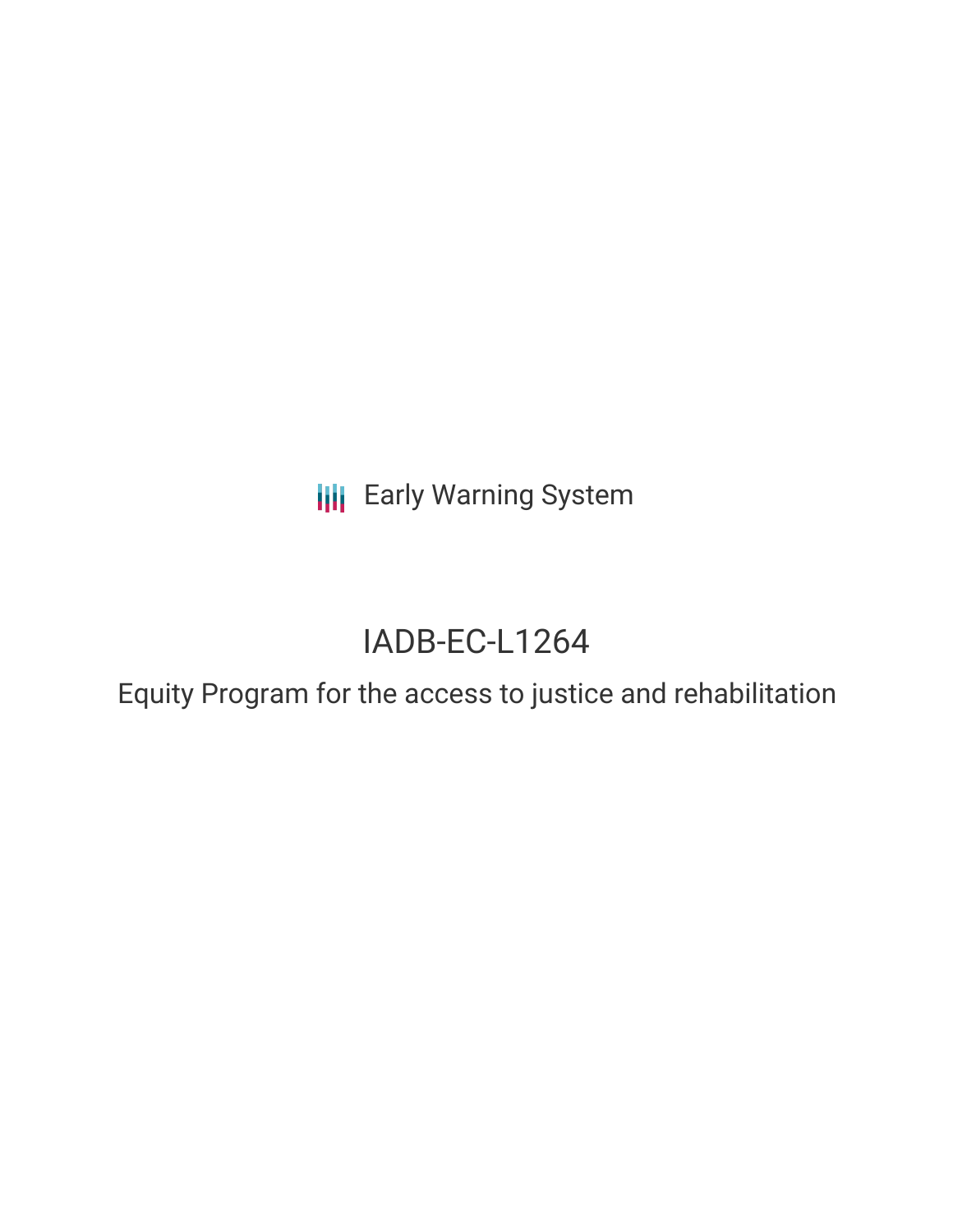

#### **Quick Facts**

| <b>Countries</b>               | Ecuador                                |
|--------------------------------|----------------------------------------|
| <b>Financial Institutions</b>  | Inter-American Development Bank (IADB) |
| <b>Status</b>                  | Active                                 |
| <b>Bank Risk Rating</b>        | B                                      |
| <b>Borrower</b>                | Government of Ecuador                  |
| <b>Sectors</b>                 | Law and Government                     |
| <b>Investment Type(s)</b>      | Loan                                   |
| <b>Investment Amount (USD)</b> | $$44.80$ million                       |
| <b>Project Cost (USD)</b>      | $$44.80$ million                       |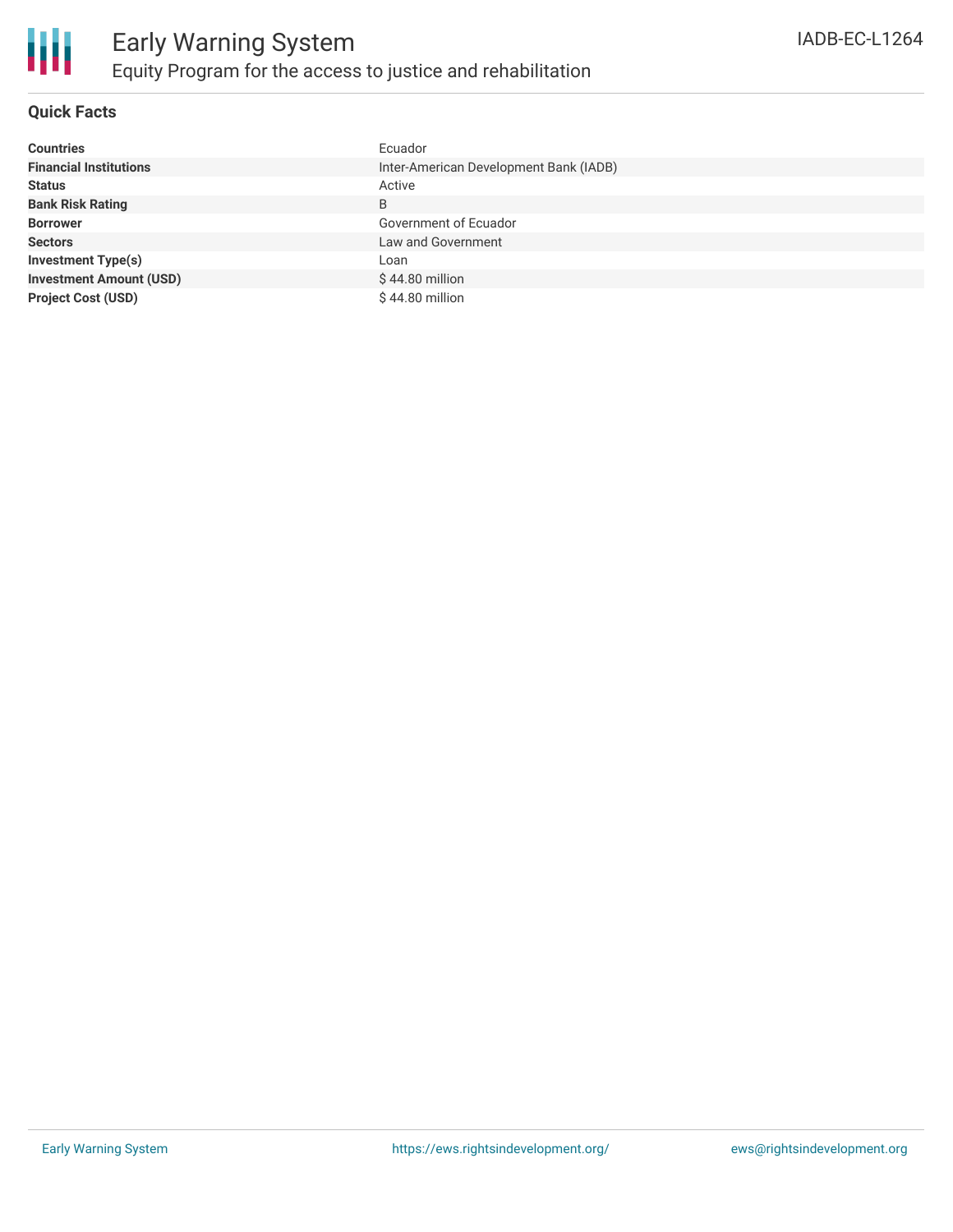

#### **Project Description**

The main objective of this program is to reduce the reincidence rate and to improve the efficiency of the Constitutional Court to solve cases related to the protection of the constitutional rights of persons deprived of liberty.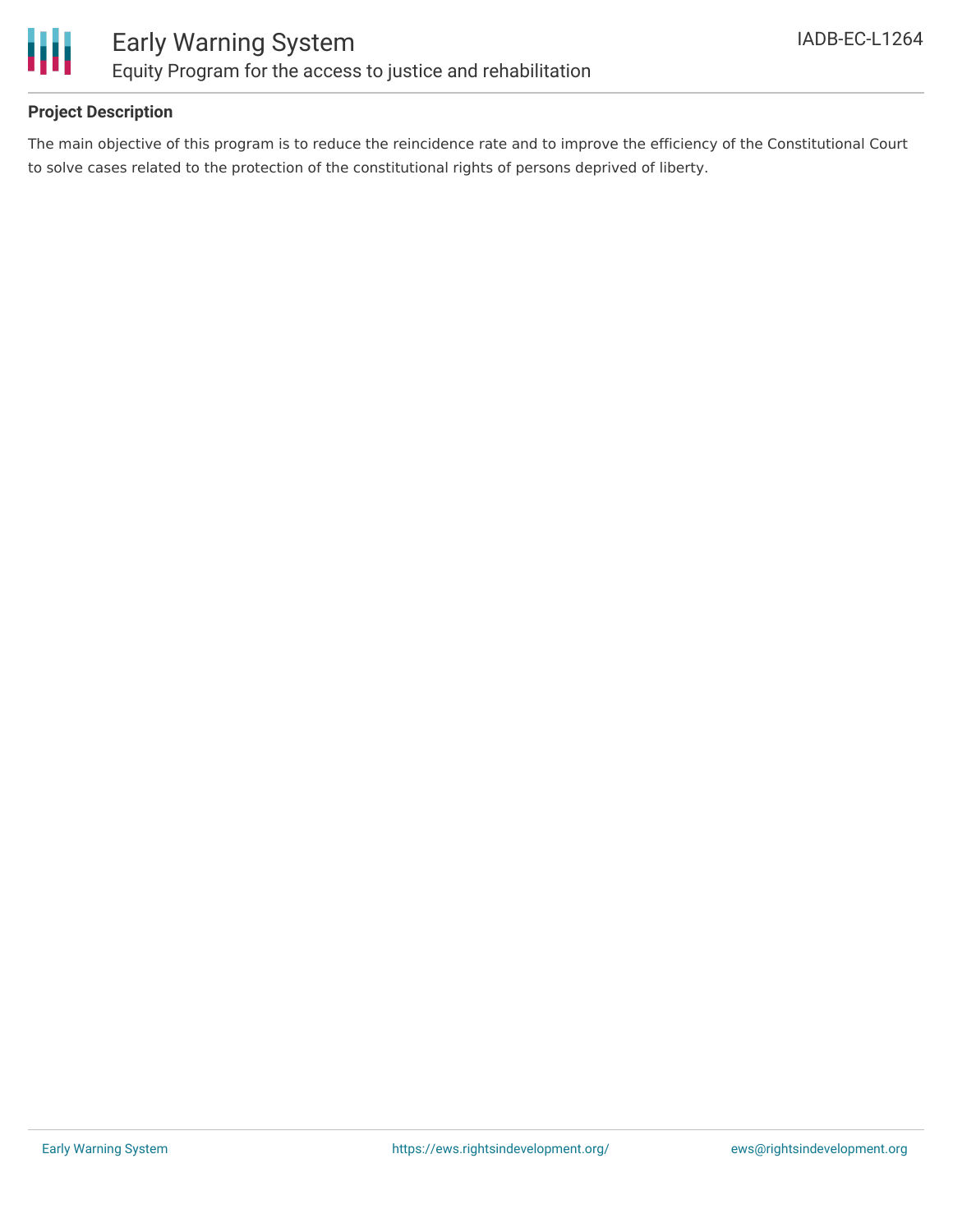

## Early Warning System Equity Program for the access to justice and rehabilitation

#### **Investment Description**

• Inter-American Development Bank (IADB)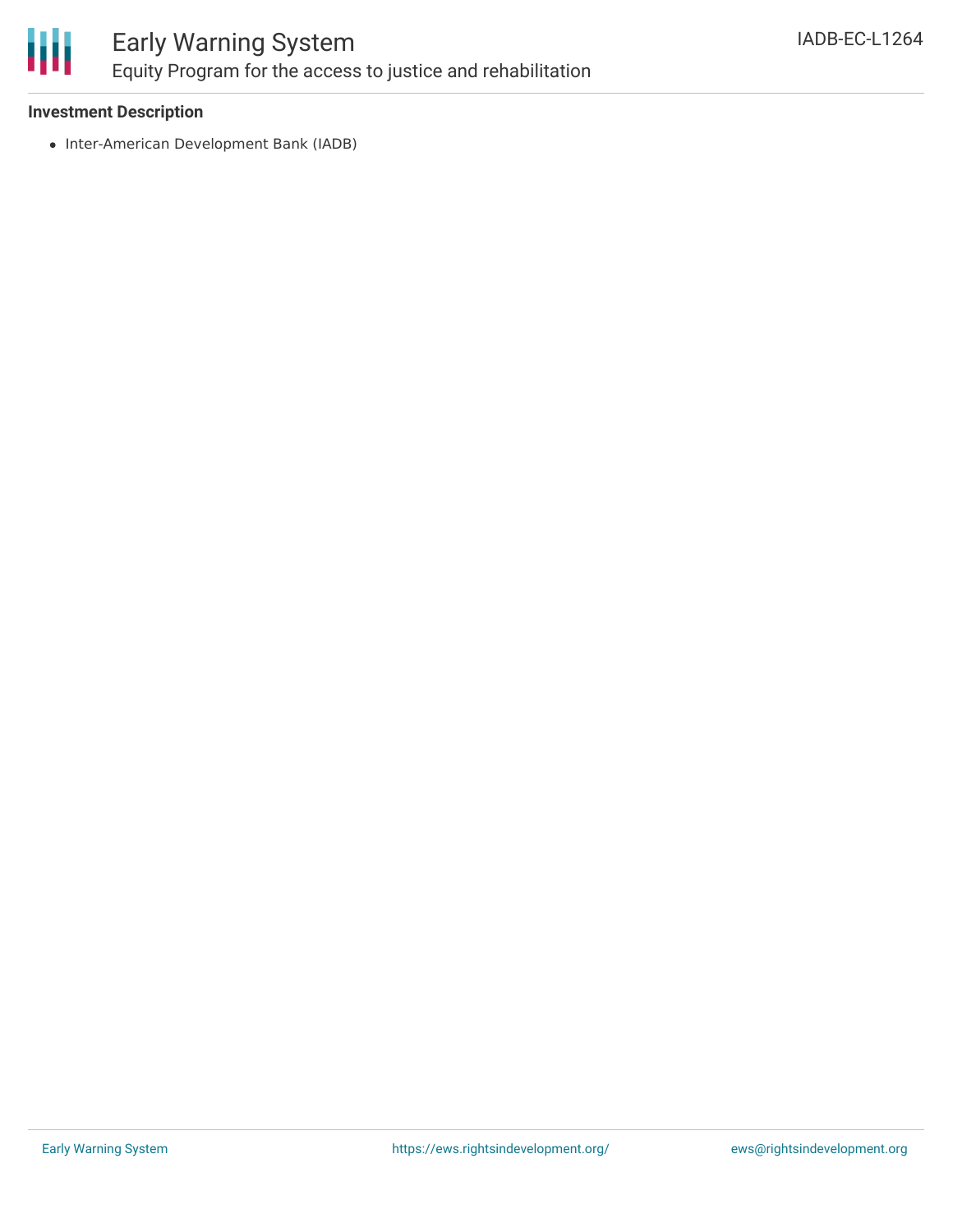#### **Contact Information**

#### ACCOUNTABILITY MECHANISM OF IADB

The Independent Consultation and Investigation Mechanism (MICI) is the independent complaint mechanism and fact-finding body for people who have been or are likely to be adversely affected by an Inter-American Development Bank (IDB) or Inter-American Investment Corporation (IIC)-funded project. If you submit a complaint to MICI, they may assist you in addressing the problems you raised through a dispute-resolution process with those implementing the project and/or through an investigation to assess whether the IDB or IIC is following its own policies for preventing or mitigating harm to people or the environment. You can submit a complaint by sending an email to MICI@iadb.org. You can learn more about the MICI and how to file a complaint at http://www.iadb.org/en/mici/mici,1752.html (in English) or http://www.iadb.org/es/mici/mici,1752.html (Spanish).